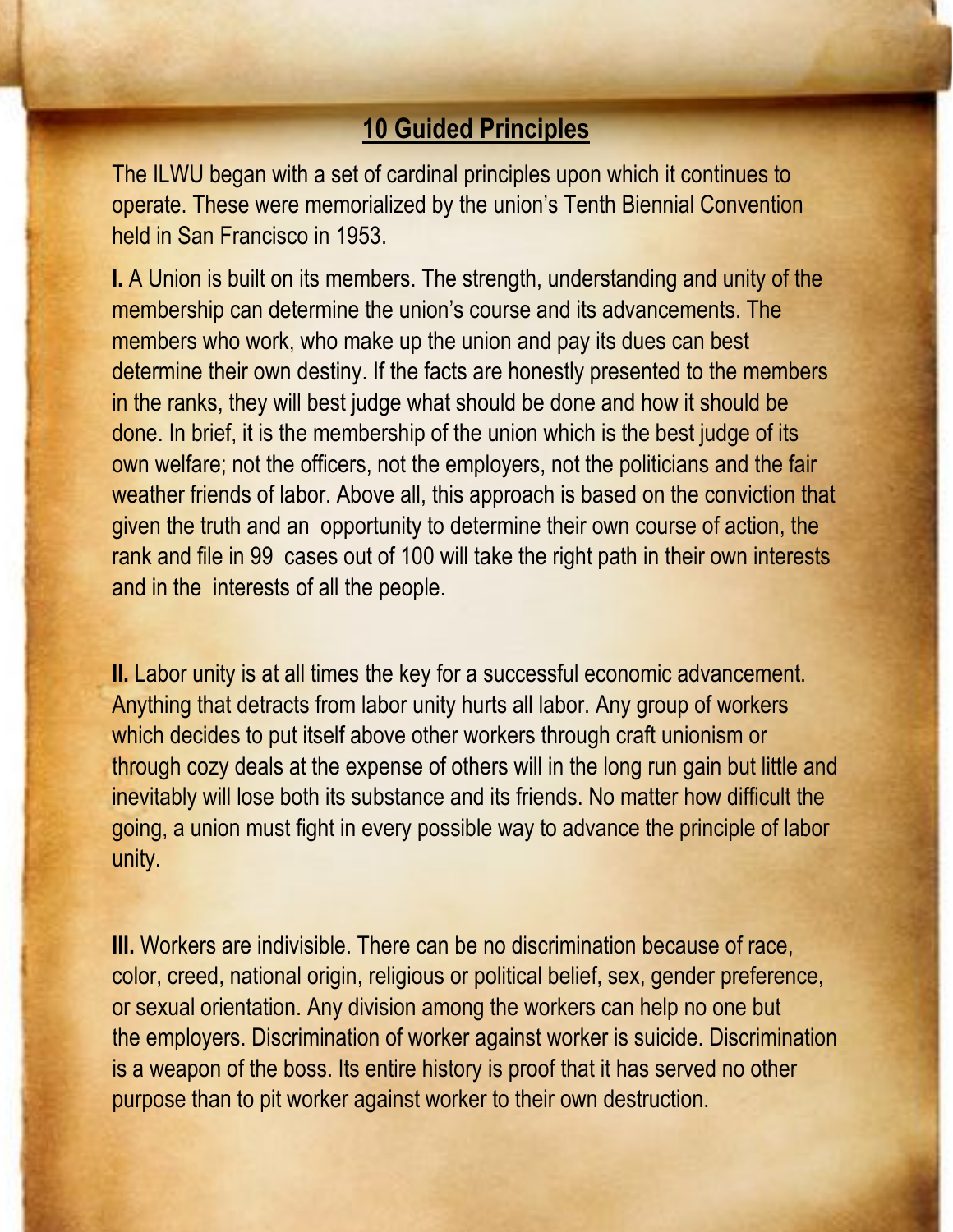**IV.** "To help any worker in distress" must be a daily guide in the life of every trade union and its individual members. Labor solidarity means just that. Unions have to accept the fact that the solidarity of labor stands above all else, including even the so-called sanctity of the contract. We cannot adopt for ourselves the policies of union leaders who insist that because they have a contract, their members are compelled to perform work even behind a picket line. Every picket line must be respected as though it were our own.

**V**. Any union, if it is to fulfill its appointed task, must put aside all internal differences and issues to combine for the common cause of advancing the welfare of the membership. No union can successfully fulfill its purpose in life if it allows itself to be distracted by any issue which causes division in its ranks and undermines the unity which all labor must have in the face of the employer.

**VI**. The days are long gone when a union can consider dealing with single employers. The powerful financial interests of the country are bound together in every conceivable type of united organization to promote their own welfare and to resist the demands of labor. Labor can no more win with the ancient weapons of taking on a single employer in industry any more than it can hope to win through the worn-out dream of withholding its skill until an employer sues for peace. The employers of this country are part of a well-organized, carefully coordinated, effective fighting machine. They can be met only on equal terms, which requires industry-wide bargaining and the most extensive economic strength of organized labor.